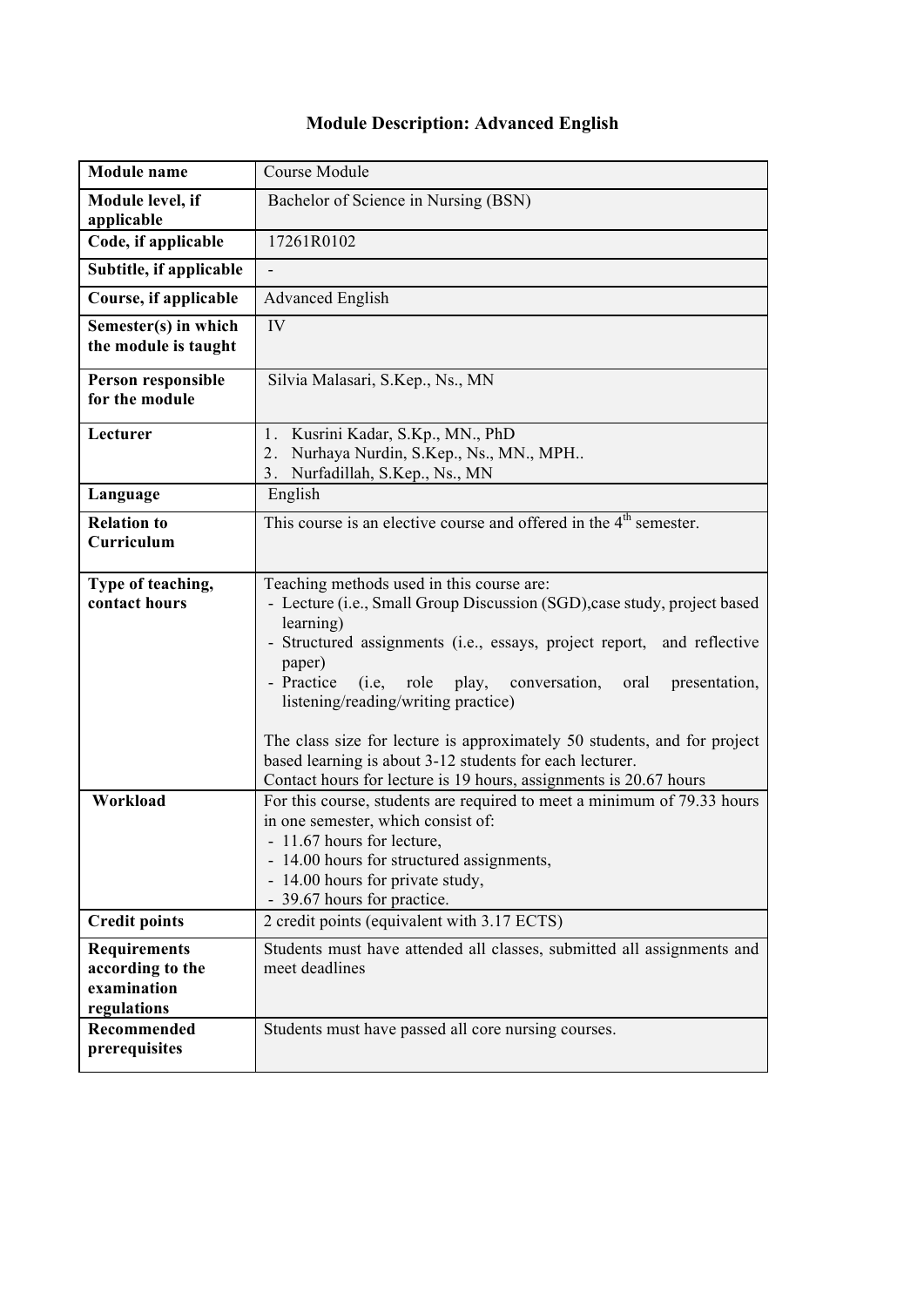| Module                     | After completing the course and finishing all the assignments:            |
|----------------------------|---------------------------------------------------------------------------|
| objectives/intended        | <b>Skills</b>                                                             |
| learning outcomes          | CLO1: Students will be able to apply English comprehensively in           |
|                            | listening, reading, writing and speaking (S1)                             |
|                            | CLO2: Students will be able to use English comprehensively in             |
|                            | performing nursing assessments. (S1)                                      |
|                            | CLO3: Students will be able to use English comprehensively in making      |
|                            | nursing diagnoses (S1)                                                    |
|                            | CLO4: Students will be able to use English comprehensively in             |
|                            | conducting nursing interventions (S1)                                     |
| Content                    | Students will learn about:                                                |
|                            | 1. Performing nursing assessment to patient and his/her family            |
|                            | (disease history, physical examination) :                                 |
|                            | Vocabulary and pronunciation                                              |
|                            | <b>Important Question</b><br>$\bullet$                                    |
|                            | Grammar review<br>$\bullet$                                               |
|                            | 2. Nursing Diagnoses: Data analysis and nursing diagnoses                 |
|                            | decision                                                                  |
|                            | Case study                                                                |
|                            | • Nursing diagnoses based on reference. (i.e. NANDA)                      |
|                            | Vocabulary<br>٠                                                           |
|                            | Nursing Intervention: Health Education (Description, Planning,<br>3.      |
|                            | & Choosing topic) with simple simulation.                                 |
|                            | 4. Nursing Documentation& Report                                          |
|                            | • Writing patients' report                                                |
|                            | • Writing Nursing Care Plan                                               |
|                            | Report to physician (SBAR Method)<br>$\bullet$                            |
|                            | Grammar review                                                            |
|                            | 5. Reading: Effective ways to improve your reading skill                  |
|                            | 6. Writing:                                                               |
|                            | Introduction to plagiarism & Paraphrasing<br>$\bullet$                    |
|                            |                                                                           |
|                            | Mind mapping<br>$\bullet$                                                 |
|                            | 7. Listening comprehensive: strategies and practice                       |
|                            | 8.<br>Speaking:                                                           |
|                            | Tips and tricks in creating slide presentation for a seminar/             |
|                            | conference/speaking                                                       |
|                            | Hints for good oral presentation and conversation                         |
| <b>Forms of Assessment</b> | 1. Structured assignments (project reports, essays and reflective paper): |
|                            | 20%                                                                       |
|                            | 2. Individual and group presentation: 20%                                 |
|                            | 3. Written exam (writing, grammar and reading test, listening test): 40%  |
|                            | 4. Speaking test : 10%                                                    |
|                            | 5. Class attendance and participation: 10%                                |
| <b>Study and</b>           | <b>Study and examination requirements:</b>                                |
| examination                | Students must attend 15 minutes before the class starts.                  |
| requirements and           | Students must switch off all electronic devices.                          |
| forms of                   | - Students must inform the lecturer if they will not attend the class due |
| examination                | to sickness, etc.                                                         |
|                            | Students must submit all class assignments before the deadline.           |
|                            | Students must attend all the exams/tests to obtain final grade.           |
|                            |                                                                           |
|                            | Form of examination:                                                      |
|                            | Written exam: writing, grammar, reading, and listening test               |